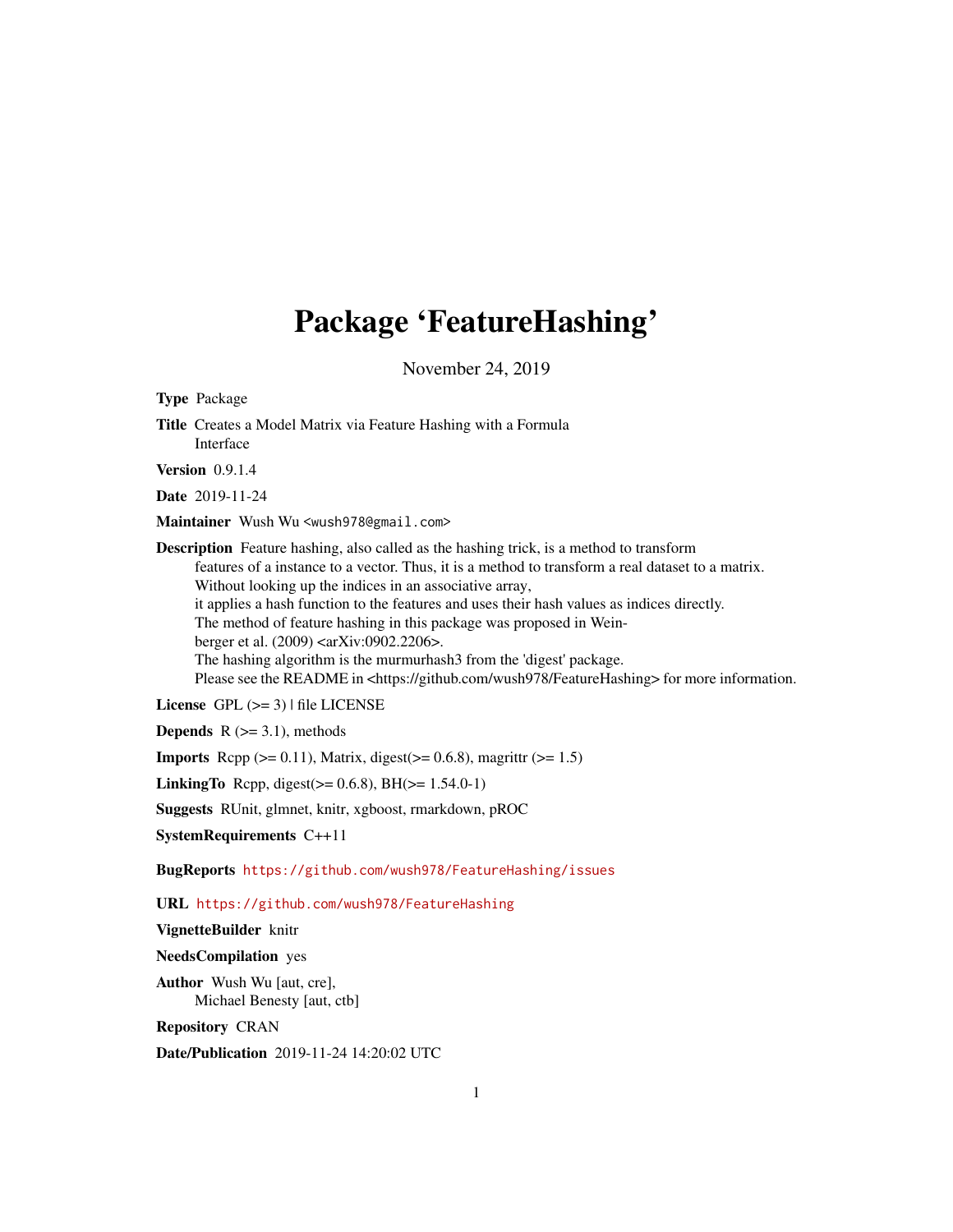# <span id="page-1-0"></span>R topics documented:

| Index |  |
|-------|--|

CSCMatrix-class *CSCMatrix*

#### Description

The structure of CSCMatrix is the same as the structure of dgCMatrix. However, the CSCMatrix has weaker constraints compared to dgCMatrix.

CSCMatrix onlysupports limited operators. The users can convert it to dgCMatrix for compatibility of existed algorithms.

# Details

The CSCMatrix violates two constraints used in dgCMatrix:

- The row indices should be sorted with columns.
- The row indices should be unique with columns.

The result of matrix-vector multiplication should be the same.

# Methods

- dim The dimension of the matrix object CSCMatrix.
- dim<- The assignment of dimension of the matrix object CSCMatrix.
- [ The subsetting operator of the matrix object CSCMatrix.
- %\*% The matrix-vector multiplication of the matrix object CSCMatrix. The returned object is a numeric vector.

# See Also

# [dgCMatrix-class](#page-0-0)

# Examples

```
# construct a CSCMatrix
m <- hashed.model.matrix(\sim ., CO2, 8)
# convert it to dgCMatrix
m2 <- as(m, "dgCMatrix")
```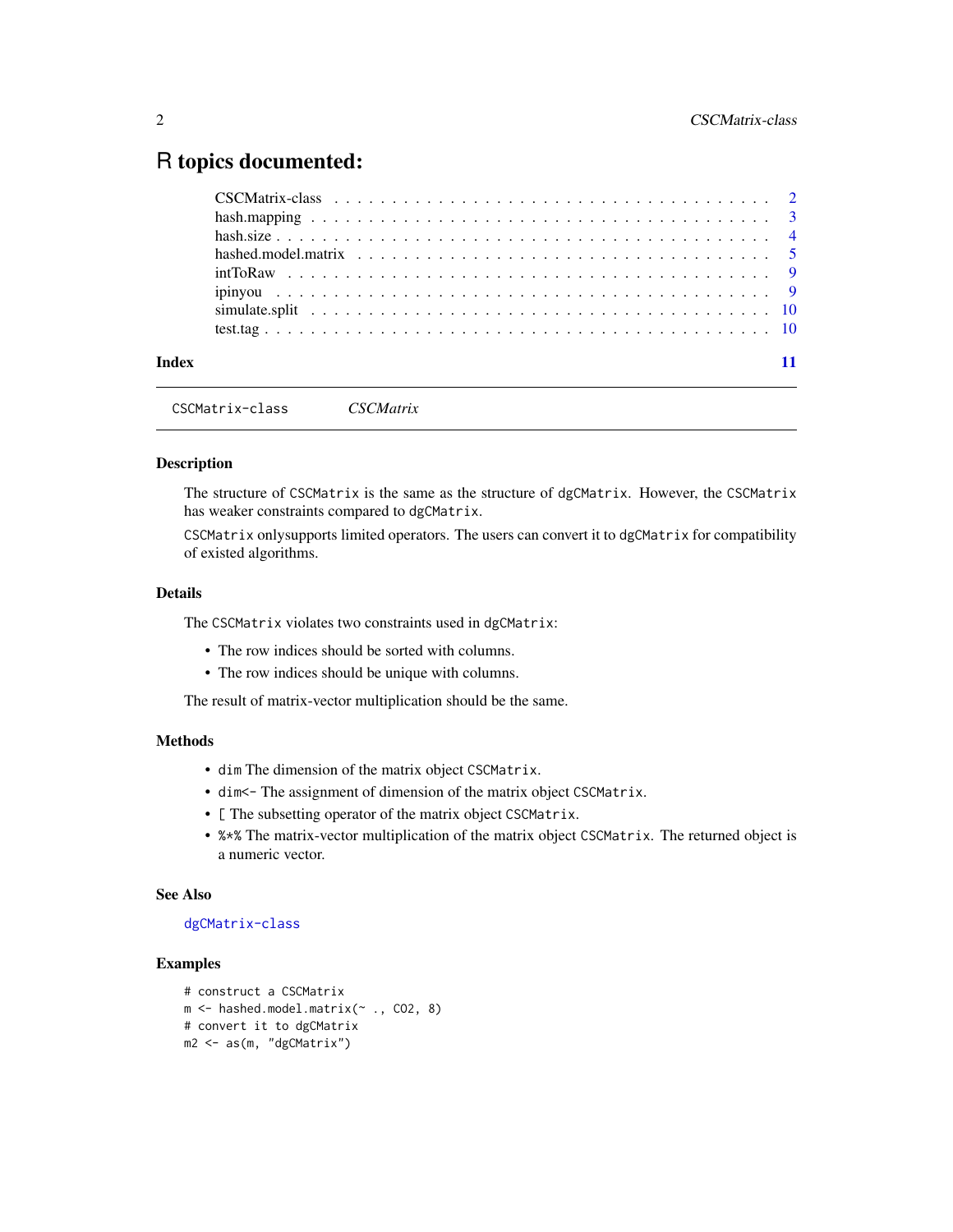<span id="page-2-0"></span>

# Description

Extract mapping between hash and original values

# Usage

```
hash.mapping(matrix)
```
### Arguments

matrix Matrix returned by hashed.model.matrix function

# Details

Generate a mapping between original values and hashes.

Option create.mapping = T needs to be used in function hashed.model.matrix.

Original values are stores in the names of the vector.

# Value

a named numeric vector

# Author(s)

Michael Benesty

# Examples

```
data(ipinyou)
```

```
m <- hashed.model.matrix(~., ipinyou.train, 2^10, create.mapping = TRUE)
mapping <- hash.mapping(m)
```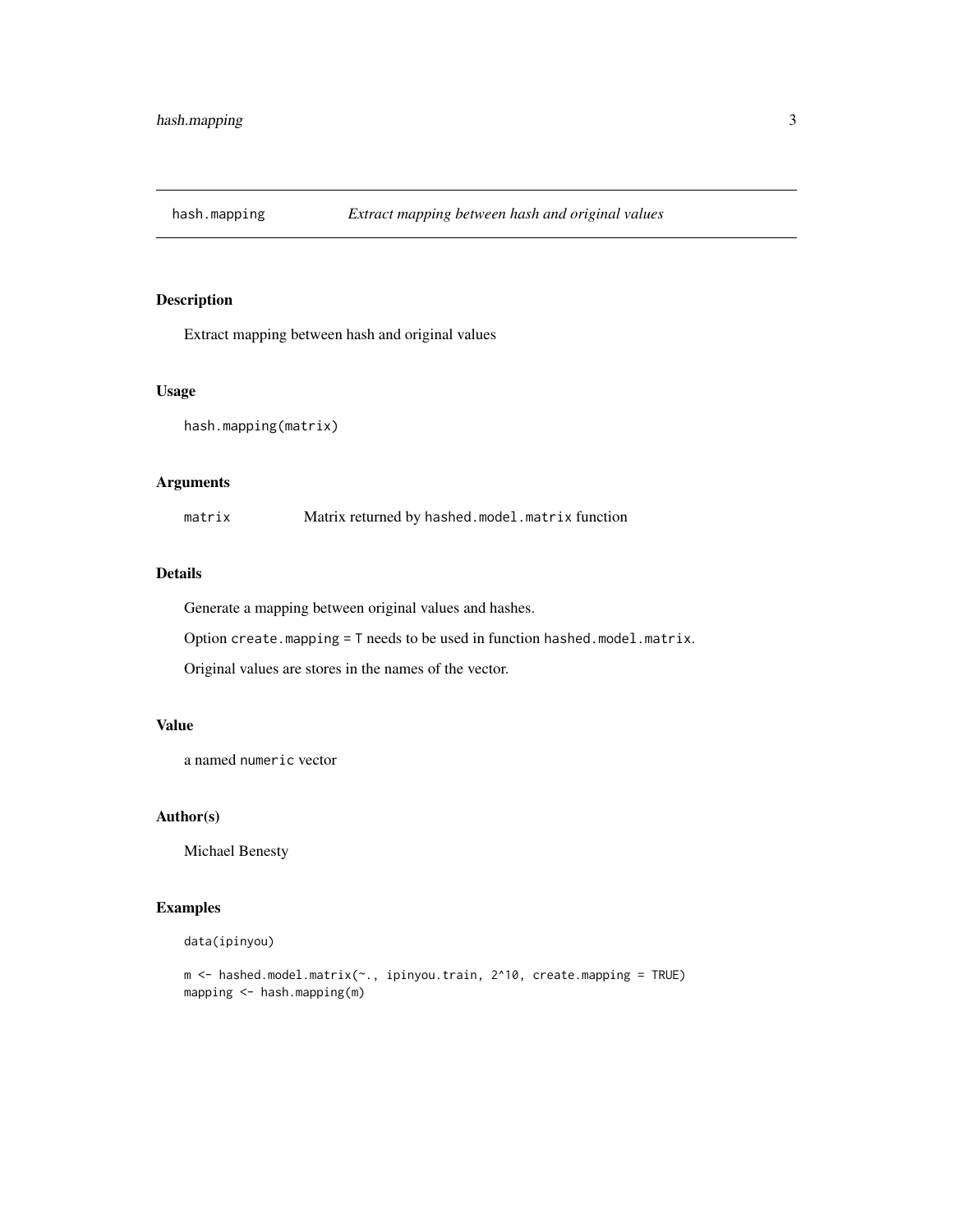<span id="page-3-0"></span>

#### Description

Compute minimum hash size to reduce collision rate

#### Usage

hash.size(df)

#### **Arguments**

df data.frame with data to hash

#### Details

To reduce collision rate, the hash size should be equal or superior to the nearest power of two to the number of unique values in the input data.frame.

The value computed is a theorical minimum hash size. It just means that in the best situation it may be possible that all computed hash can be stored with this hash size.

Intuitively, if the distribution of hash generated by the algorithm was perfect, when the computed size is used, each permutation of bits of the hash vector would correspond to one unique original value of your data.frame.

Because a bit value is  $\{0,1\}$ , the computed size is  $2^x$  with a x big enough to have a hash vector containing each original value.

In real life, there will be some collisions if the computed size is used because the distribution of hash is not perfect. However, the hashing algorithm Murmur3 is known to minimize the number of collisions and is also very performant.

The only known solution to have zero collision is to build a dictionnary of values, and for each new value to hash, check in the dictionnary if the hash value already exists. It is not performant at all.

If you increase the computed size (by multiplying it by  $2^x$ , it is up to you to choose a x), you will reduce the collision rate. If you use a value under the computed size, there is a 100

There is a trade-off between collision rate and memory used to store hash. Machine learning algorithms usually deal well with collisions when the rate is reasonable.

#### Value

The hash size of feature hashing as a positive integer.

#### Author(s)

Michael Benesty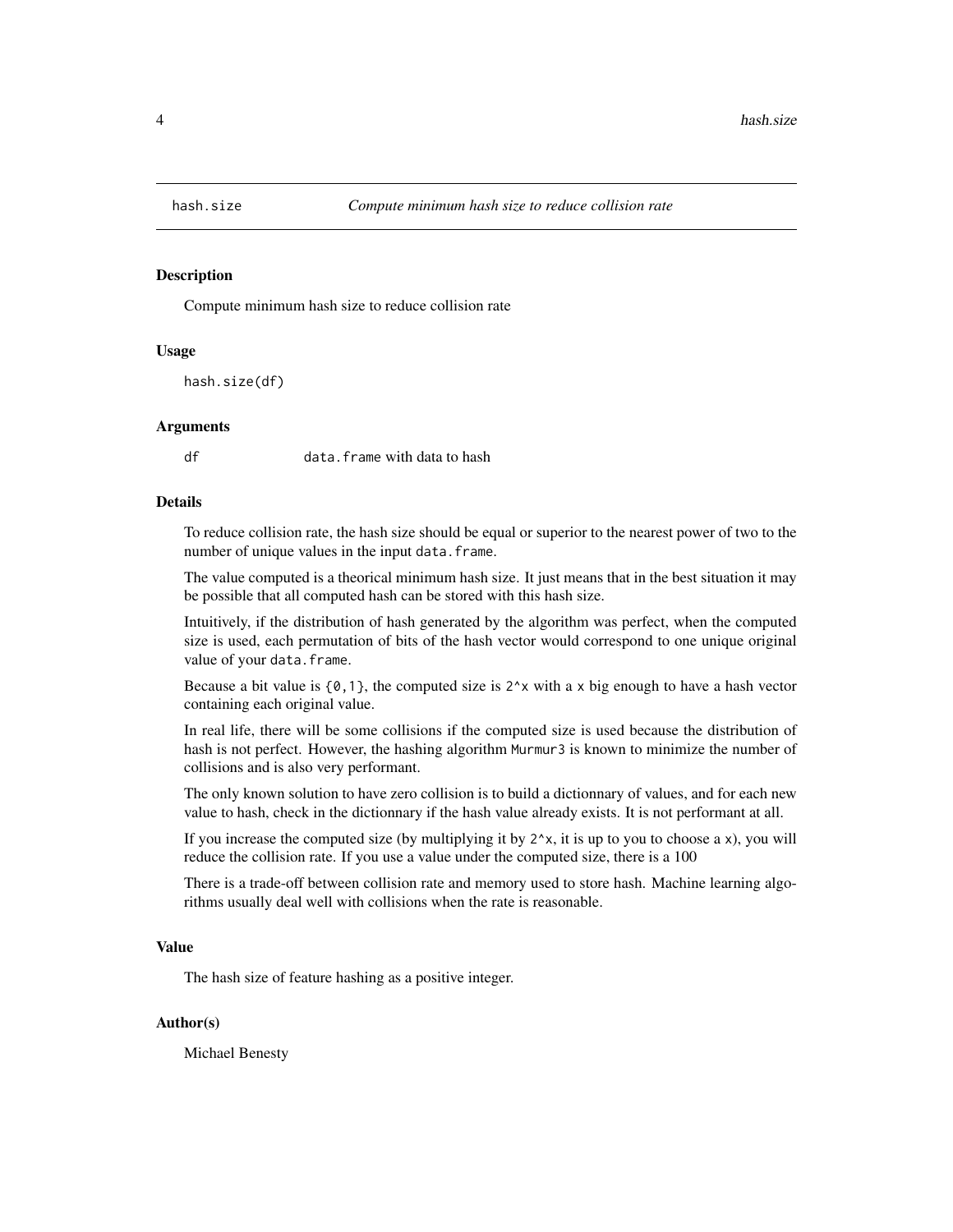# <span id="page-4-0"></span>hashed.model.matrix 5

# Examples

```
data(ipinyou)
#First try with a size of 2^10
mat1 <- hashed.model.matrix(~., ipinyou.train, 2^10, create.mapping = TRUE)
#Extract mapping
mapping1 <- hash.mapping(mat1)
#Rate of collision
mean(duplicated(mapping1))
#Second try, the size is computed
size <- hash.size(ipinyou.train)
mat2 <- hashed.model.matrix(\sim., ipinyou.train, size, create.mapping = TRUE)
#Extract mapping
mapping2 <- hash.mapping(mat2)
#Rate of collision
mean(duplicated(mapping2))
```
hashed.model.matrix *Create a model matrix with feature hashing*

### <span id="page-4-1"></span>Description

Create a model matrix with feature hashing

#### Usage

```
hashed.model.matrix(formula, data, hash.size = 2^18, transpose = FALSE,
  create.mapping = FALSE, is.dgCMatrix = TRUE, signed.hash = FALSE,
 progress = FALSE)
```
#### Arguments

| formula        | formula or a character vector of column names (will be expanded to a formula)                                                                                                         |
|----------------|---------------------------------------------------------------------------------------------------------------------------------------------------------------------------------------|
| data           | data.frame. The original data.                                                                                                                                                        |
| hash.size      | positive integer. The hash size of feature hashing.                                                                                                                                   |
| transpose      | logical value. Indicating if the transpose should be returned. It affects the space<br>of the returned object when the dimension is imbalanced. Please see the details.               |
| create.mapping | logical value. The indicator of whether storing the hash mapping or not. The<br>mapping might miss some interaction terms which involves splited features.<br>Please see the details. |
| is.dgCMatrix   | logical value. Indicating if the result is dgCMatrix or CSCMatrix                                                                                                                     |
| signed.hash    | logical value. Indicating if the hashed value is multipled by random sign. This<br>will reduce the impact of collision. Disable it will enhance the speed.                            |
| progress       | logical value. Indicating if the progress bar is displayed or not.                                                                                                                    |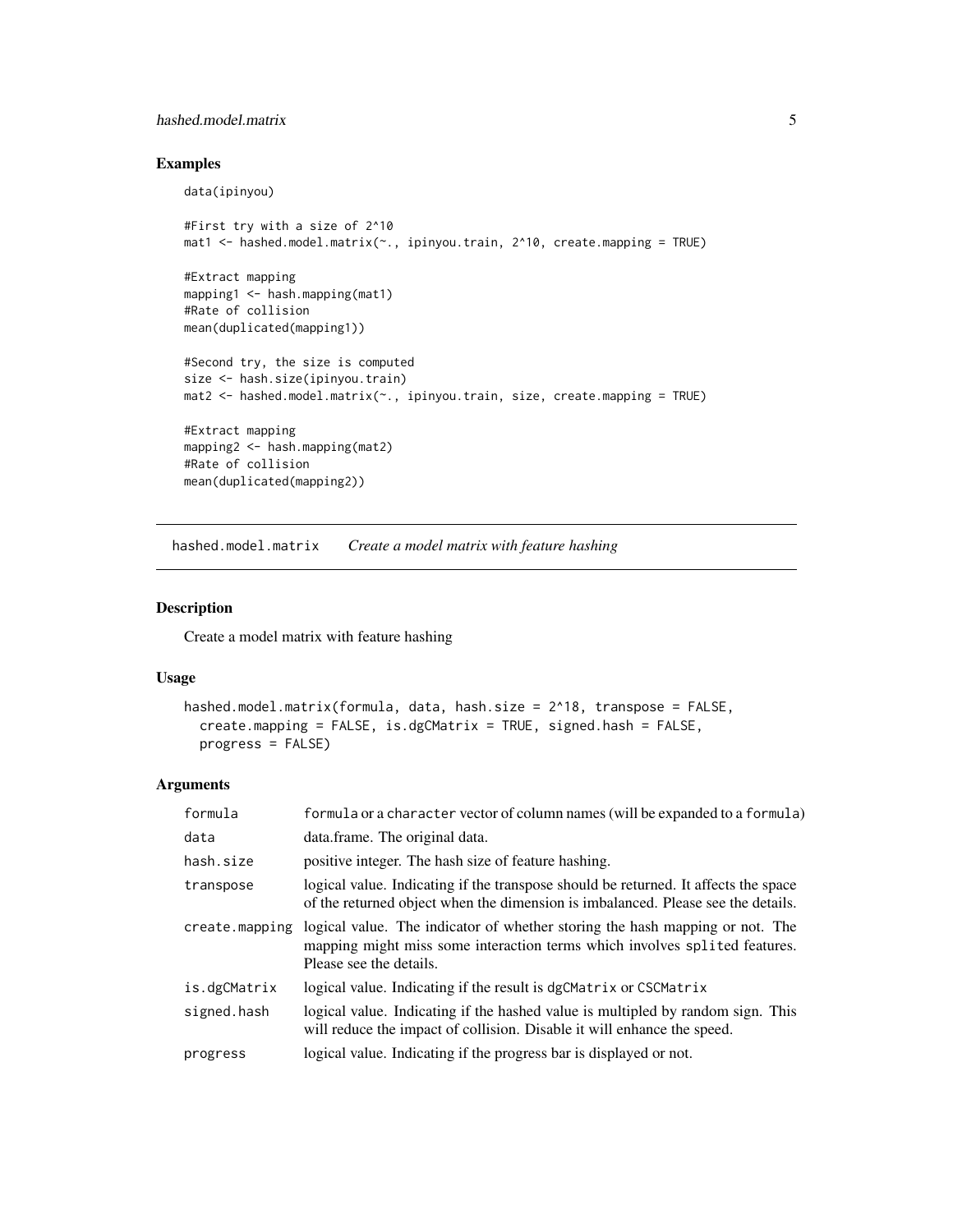#### <span id="page-5-0"></span>Details

The hashed.model.matrix hashes the feature during the construction of the model matrix. It uses the 32-bit variant of MurmurHash3 <https://code.google.com/p/smhasher/wiki/MurmurHash3>. Weinberger et. al. (2009) used two separate hashing function  $h$ (hashed.value) and  $\xi$ (hash.sign) to determine the indices and the sign of the values respectively. Different seeds are used to implement the hashing function h and  $\xi$  with MurmurHash3.

The formula is parsed via [terms.formula](#page-0-0) with "split" as special keyword. The interaction term is hashed (the reader can try to expl)in different ways. Please see example for the detailed implementation. We provide a helper function: [hashed.interaction.value](#page-4-1) to show show the index after interaction. The "split" is used to expand the concatenated feature such as " $10129,10024,13866,10111,10146,10120,10115,1000$ which represents the occurrence of multiple categorical variable: "10129", "10024", "13866", "10111", "10146", "10120", "10115", and "10063". The hashed.model.matrix will expand the concatenated feature and produce the related model matrix.

The "split" accepts two parameters:

- delim, character value to use as delimiter for splitting;
- type, one of existence, count or tf-idf.

If type is set to tf-idf, then signed.hash should be set to FALSE.

The user could explore the behavior via function [simulate.split](#page-9-1).

The argument transpose affects the size of the returned object in the following way. For a  $m \times n$ matrix with k non-zero elements, the returned dgCMatrix requires  $O(n) + O(k)$  space. For details, please check the documentation of the [dgCMatrix-class](#page-0-0). Note that the rownames of the returned dgCMatrix is character(0) so the space complexity does not contain the term  $O(m)$ .

The mapping created by enabling create.mapping might miss the interaction term which involves splited features. For example, suppose there are two columns a and b while the value are 1 and 1,2,3 respectively. The user marks the column b with split. If the hashed value of b1 and b2 are collided, then the interaction a1:b1 will not appear in the returned mapping table. Because this package is originally designed for predictive analysis and the mapping should not play an important role of predictive analysis. If you have a test case and want to ask us to fix this, please provide us a test case in <https://github.com/wush978/FeatureHashing/issues/67>.

#### References

H. B. McMahan, G. Holt, D. Sculley, et al. "Ad click prediction: a view from the trenches". In: \_The 19th ACM SIGKDD International Conference on Knowledge Discovery and Data Mining, KDD 2013, Chicago, IL, USA, August 11-14, 2013\_. Ed. by I. S. Dhillon, Y. Koren, R. Ghani, T. E. Senator, P. Bradley, R. Parekh, J. He, R. L. Grossman and R. Uthurusamy. ACM, 2013, pp. 1222-1230. DOI: 10.1145/2487575.2488200. <URL: [http://doi.acm.org/10.1145/2487575.](http://doi.acm.org/10.1145/2487575.2488200) [2488200](http://doi.acm.org/10.1145/2487575.2488200)>.

Kilian Q. Weinberger, Anirban Dasgupta, John Langford, Alexander J. Smola, and Josh Attenberg. ICML, volume 382 of ACM International Conference Proceeding Series, page 140. ACM, (2009)

W. Zhang, S. Yuan, J. Wang, et al. "Real-Time Bidding Benchmarking with iPinYou Dataset". In: \_arXiv preprint arXiv:1407.7073\_ (2014).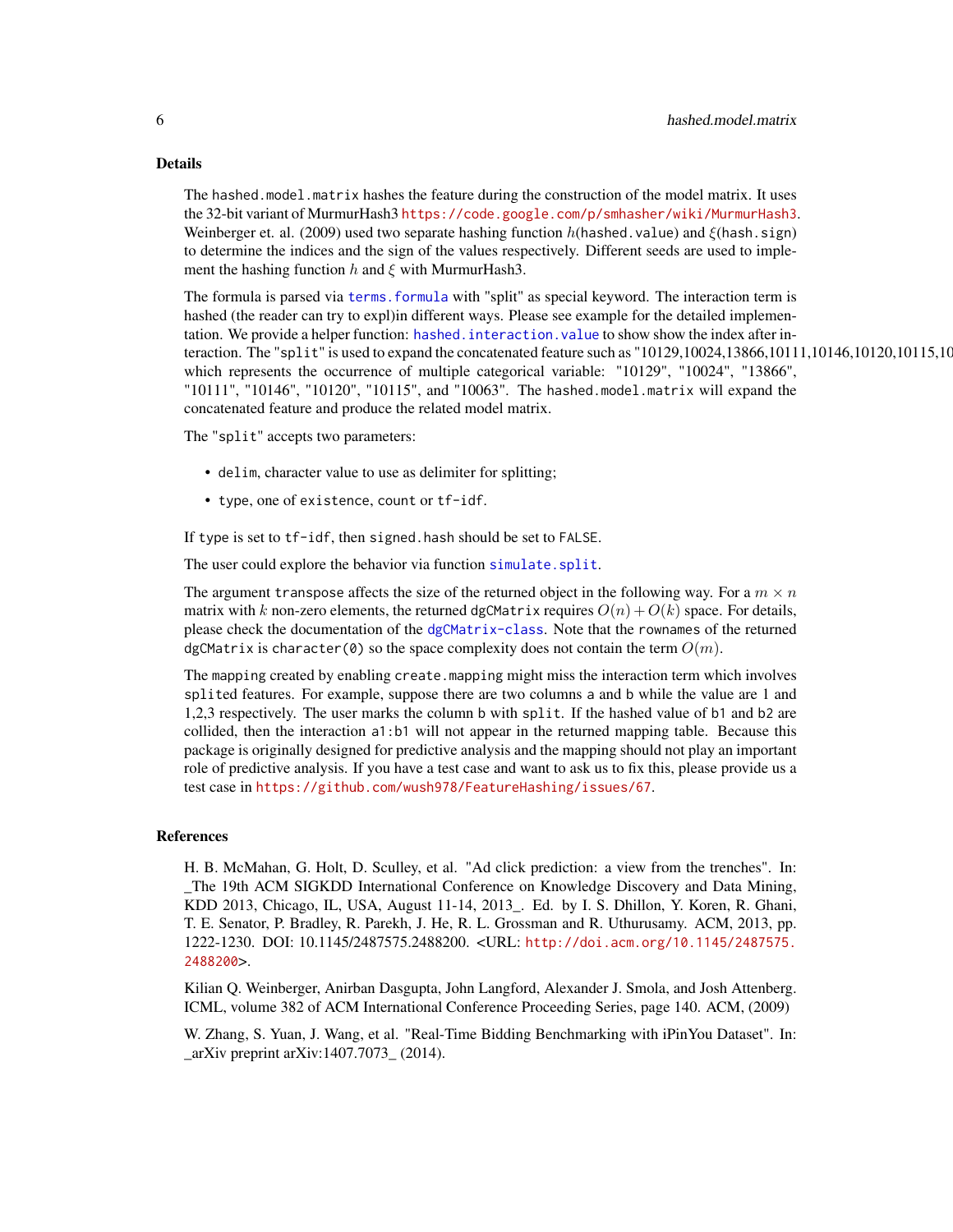# hashed.model.matrix 7

#### Examples

```
# The following scripts show how to fit a logistic regression
# after feature hashing
## Not run:
data(ipinyou)
f \leftarrow \sim IP + \text{Region} + \text{City} + \text{AdExchange} + \text{Domain} + \text{f}URL + AdSlotId + AdSlotWidth + AdSlotHeight +
 AdSlotVisibility + AdSlotFormat + CreativeID +
Adid + split(UserTag, delim = ",")
# if the version of FeatureHashing is 0.8, please use the following command:
# m.train <- as(hashed.model.matrix(f, ipinyou.train, 2^16, transpose = FALSE), "dgCMatrix")
m.train <- hashed.model.matrix(f, ipinyou.train, 2^16)
m.test <- hashed.model.matrix(f, ipinyou.test, 2^16)
```
# logistic regression with glmnet

library(glmnet)

```
cv.g.lr <- cv.glmnet(m.train, ipinyou.train$IsClick,
family = "binomial")#, type.measure = "auc")
p.lr <- predict(cv.g.lr, m.test, s="lambda.min")
auc(ipinyou.test$IsClick, p.lr)
```
## Per-Coordinate FTRL-Proximal with \$L\_1\$ and \$L\_2\$ Regularization for Logistic Regression

# The following scripts use an implementation of the FTRL-Proximal for Logistic Regresion, # which is published in McMahan, Holt and Sculley et al. (2013), to predict the probability # (1-step prediction) and update the model simultaneously.

```
source(system.file("ftprl.R", package = "FeatureHashing"))
m.train <- hashed.model.matrix(f, ipinyou.train, 2^16, transpose = TRUE)
ftprl <- initialize.ftprl(0.1, 1, 0.1, 0.1, 2^16)
ftprl <- update.ftprl(ftprl, m.train, ipinyou.train$IsClick, predict = TRUE)
auc(ipinyou.train$IsClick, attr(ftprl, "predict"))
```

```
# If we use the same algorithm to predict the click through rate of the 3rd season of iPinYou,
# the overall AUC will be 0.77 which is comparable to the overall AUC of the
# 3rd season 0.76 reported in Zhang, Yuan, Wang, et al. (2014).
```

```
## End(Not run)
```
# The following scripts show the implementation of the FeatureHashing.

```
# Below the original values will be project in a space of 2^6 dimensions
m <- hashed.model.matrix(~ ., CO2, 2^6, create.mapping = TRUE,
transpose = TRUE, is.dgCMatrix = FALSE)
```

```
# Print the matrix via dgCMatrix
as(m, "dgCMatrix")
```
# Extraction of the dictionary: values with their hash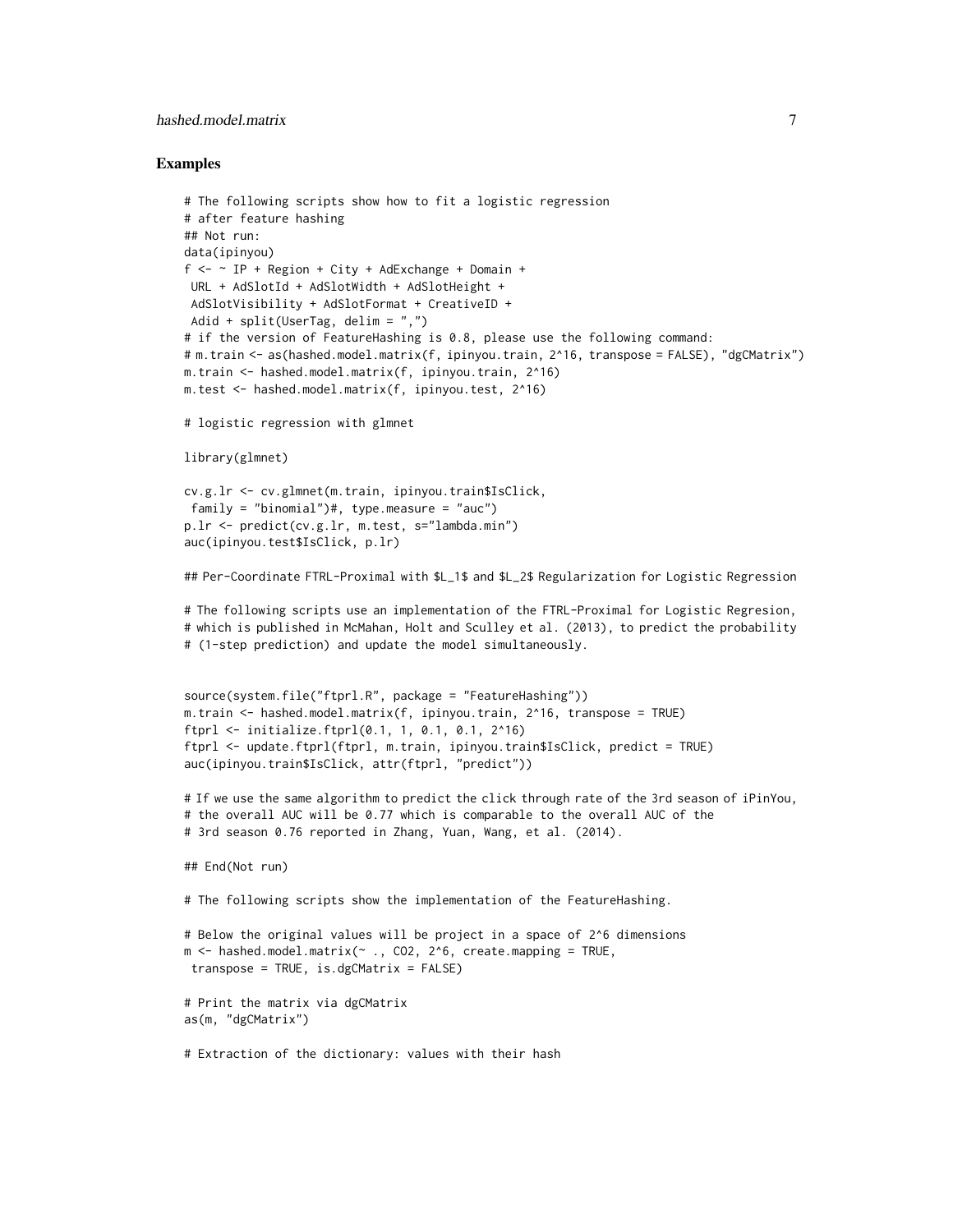```
mapping <- hash.mapping(m)
```

```
# To check the rate of collisions, we will extract the indices of the hash
# values through the modulo-division method, count how many duplicates
# we have (in best case it should be zero) and perform a mean.
mean(duplicated(mapping))
# The type of the result produced by the function `hashed.model.matrix`
# is a CSCMatrix. It supports simple subsetting
# and matrix-vector multiplication
rnorm(2^6) %*% m
# Detail of the hashing
# To hash one specific value, we can use the `hashed.value` function
# Below we will apply this function to the feature names
vectHash <- hashed.value(names(mapping))
# Now we will check that the result is the same than the one got with
# the more generation `hashed.model.matrix` function.
# We will use the Modulo-division method (that's the [%% 2^6] below)
# to find the address in hash table easily.
stopifnot(all(vectHash %% 2^6 + 1 = mapping))
# The sign is corrected by `hash.sign`
hash.sign(names(mapping))
## The interaction term is implemented as follow:
m2 < - hashed.model.matrix(\sim .\textdegree2, CO2, 2\textdegree6, create.mapping = TRUE,
transpose = TRUE, is.dgCMatrix = FALSE)
# The ^ operator indicates crossing to the specified degree.
# For example (a+b+c)^2 is identical to (a+b+c)*(a+b+c)
# which in turn expands to a formula containing the main effects
# for a, b and c together with their second-order interactions.
# Extract the mapping
mapping2 <- hash.mapping(m2)
# Get the hash of combination of two items, PlantQn2 and uptake
mapping2["PlantQn2:uptake"]
# Extract hash of each item
h1 <- hashed.value("PlantQn2")
h2 <- hashed.value("uptake")
# Computation of hash of both items combined
h3 <- hashed.value(rawToChar(c(intToRaw(h1), intToRaw(h2))))
stopifnot(h3 %% 2^6 + 1 == mapping2["PlantQn2:uptake"])
# The concatenated feature, i.e. the array<string> type in hive
data(test.tag)
df \leq data.frame(a = test.tag, b = rnorm(length(test.tag)))
m \le - hashed.model.matrix(\sim split(a, delim = ",", type = "existence"):b, df, 2^6,
 create.mapping = TRUE)
```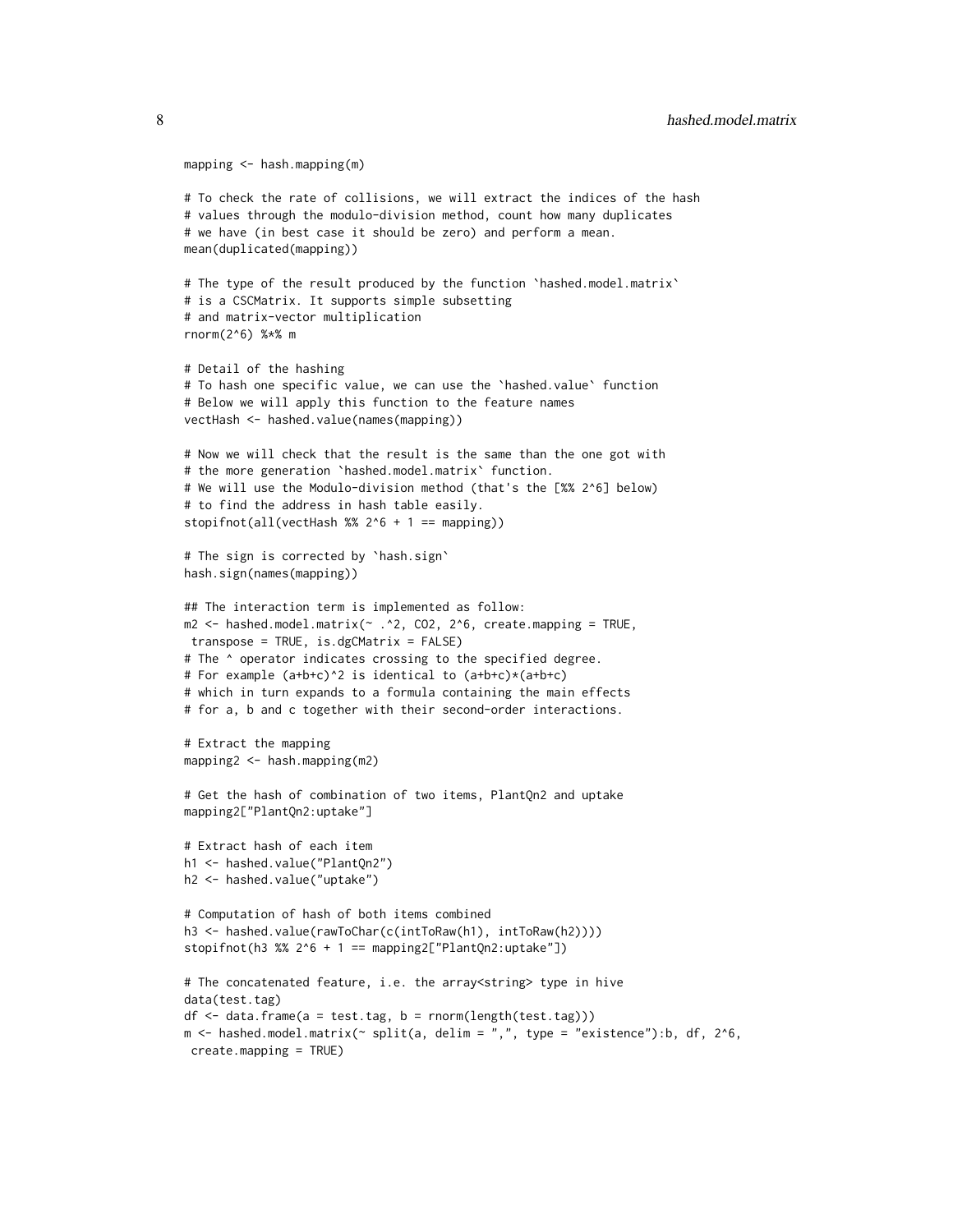#### <span id="page-8-0"></span>intToRaw 9

```
# The column `a` is splitted by "," and have an interaction with "b":
mapping <- hash.mapping(m)
names(mapping)
```
intToRaw *Convert the integer to raw vector with endian correction*

#### Description

Convert the integer to raw vector with endian correction

#### Usage

intToRaw(src)

#### Arguments

src integer value.

#### Value

raw vector with length 4

ipinyou *iPinYou Real-Time Bidding Dataset for Computational Advertising Research*

# **Description**

This is a sample from the iPinYou Real-Time Bidding dataset. The data.frame named ipinyou.train is a sample from the data of 2013-10-19 and the data.frame named ipinyou.test is a sample from the data of 2013-10-20.

#### Usage

data(ipinyou)

#### Format

The column name of the data is the description of the data in Zhang, Yuan, Wang, et al. (2014). Most of the columns should be clearly described by their column names. For the details of the dataset, please read the Zhang, Yuan, Wang, et al. (2014).

BidID, the id of the RTB which is the unique identifier of the events.

Adid, the advertiser id.

UserTag, the user tags (segments) in iPinYou's proprietary audience database. This is also a real example of the concatenated feature.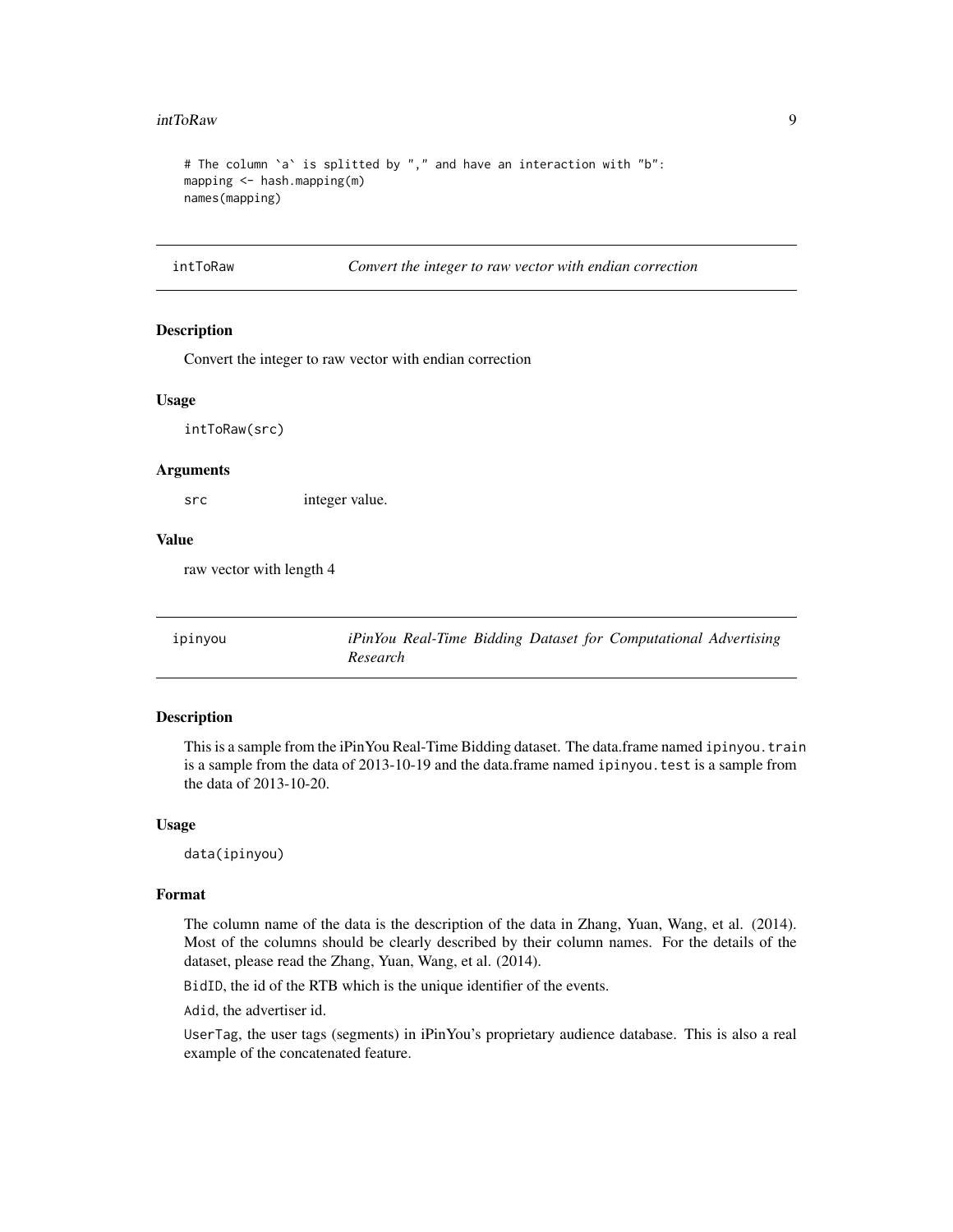# Source

<http://data.computational-advertising.org/>

#### References

W. Zhang, S. Yuan, J. Wang, et al. "Real-Time Bidding Benchmarking with iPinYou Dataset". In: arXiv preprint arXiv:1407.7073 (2014).

<span id="page-9-1"></span>

| simulate.split | Simulate how split work in hashed.model.matrix to split the string |
|----------------|--------------------------------------------------------------------|
|                | <i>into tokens</i>                                                 |

# Description

Simulate how split work in hashed.model.matrix to split the string into tokens

# Usage

```
simulate.split(x, delim = ",", type = c("existence", "count"))
```
# Arguments

| X.    | character vector or factor. The source of concatenated feature.                                                                                                                       |
|-------|---------------------------------------------------------------------------------------------------------------------------------------------------------------------------------------|
| delim | character value. The string to use for splitting.                                                                                                                                     |
| type  | character value. Either "count" or "existence". "count" indicates the number<br>of occurrence of the token. "existence" indicates the boolean that whether the<br>token exist or not. |

# Value

integer vector for type = "count" and logical vector for type = "existence".

test.tag *test.tag*

# Description

This is a vector to demo the concatenated feature.

#### Format

For each element, the string represents the occurrence of different tags. For example, the string "1,27,19,25,tp,tw" of the first instance represents that the feature '1' is TRUE, the feature '27' is TRUE, et. al. On the contrary, the missing feature such as '2' is FALSE.

<span id="page-9-0"></span>